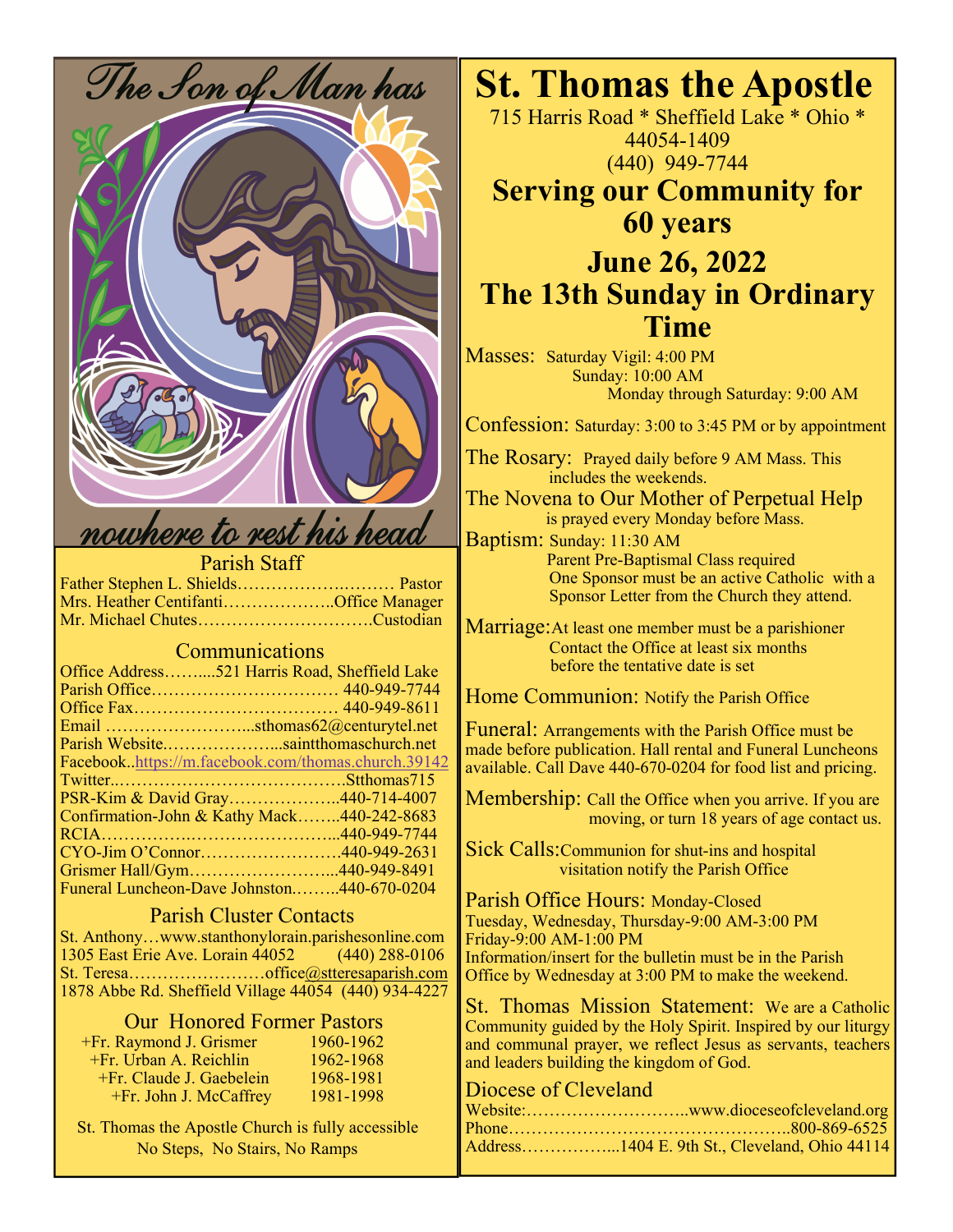St. Thomas the Apostle New Facebook: https://m.facebook.com/thomas.church.39142

|                                 | Mass/Schedule                                 |                   |
|---------------------------------|-----------------------------------------------|-------------------|
| <b>Pray for all our Fathers</b> |                                               |                   |
| <b>Sunday</b>                   | June 26, 2022                                 |                   |
|                                 | 13th Week in Ordinary Time                    |                   |
|                                 | 10:00 AM June M. Truax                        |                   |
|                                 | 2nd Collection:Loose Change                   |                   |
| Monday                          | June 27, 2022                                 |                   |
|                                 | <b>St. Cyril of Alexandria</b>                | <b>TERAND PAL</b> |
|                                 | 9:00 AM Viola Petcavage                       |                   |
|                                 | Tuesday June 28, 2022                         |                   |
|                                 | <b>St. Irenaeus</b>                           |                   |
|                                 | 9:00 AM Special Intentions                    |                   |
|                                 | Wednesday June 29, 2022                       |                   |
|                                 | <b>Ss. Peter &amp; Paul</b>                   |                   |
|                                 | 9:00 AM Yoon Jung Kim (Yustina)               |                   |
|                                 | Thursday June 30, 2022                        |                   |
|                                 | <b>First Martyrs of the Holy Roman Church</b> |                   |
|                                 | 9:00 AM Hans Kosschutnik                      |                   |
| Friday                          | <b>July 1, 2022</b>                           |                   |
|                                 | <b>St. Junipero Serrs</b>                     |                   |
|                                 | 9:00 AM JoAnn Grau                            |                   |
|                                 | Saturday July 2, 2022                         |                   |
|                                 | <b>Blessed virgin Mary</b>                    |                   |
|                                 | 9:00 AM L/D Thomasine Burk-                   |                   |
|                                 | Cohn family                                   |                   |
|                                 | 4:00 PM In Van Ha                             |                   |
|                                 | Sunday July 3, 2022                           |                   |
|                                 | 14th Sunday in Ordinary Time                  |                   |
|                                 | 10:00 AM Shirley Kliner                       |                   |

2nd Collection: Loose Change

### $\overline{\phantom{a}}$ **Pre-Baptism Class-2022**

July 14-7:30 PM Holy Spirit (440) 934-3777 August 16-6:30 PM St. Joseph (440) 933-3152<br>September 18-11:30 AM St. Thomas (440) 949-7744 St. Thomas (440) 949-7744 All new, expecting parents are required to attend a Pre-Baptismal Class before scheduling a baptism at the Parish they attend. One of the two Godparents must be an active Catholic with a Sponser Certificate from their church.

**Prayer Line** In need of prayers? Contact the Sisters of Notre Dame prayer line (440) 279-1163.

**St. Thomas Facebook: S**end your e-mail address to the Parish Office and receive the bulletin electronicly each week. https://m.facebook.com/thomas.church.39142 **St. Thomas Parish** needs Lectors, Readers, Eucharist Ministers & Servers. "Never underestimate the power of the Holy Spirit working in you. "

*When wealth is lost, nothing is lost; when health is lost something is lost; when character is lost, all is lost.* 

 **Liturgical Schedule Saturday-July 2-4:00 PM C**–MB Riley **L**–S Riley **EM**–MB Riley, R Zaborski, R O'Connor



**C**–A Hicks **L**-R Radeff **EM**-D Munro, K Janosik, K Mohrbach

**Sunday-July 3-10:00 AM** 

Cup servers removed until further notice. Fill in (if needed) for Eucharist Ministers at the Mass you attend.

**Weekly Collection Goal** \$5,000.00 **1** June 19, 2022 \$5,199.00 Thank you for your generousity with reaching our goal. **Online Giving** www.CatholicCommunity.org/Offertory Please continue to support St. Thomas by mailing in your weekly envelopes. Thank you for your generous and continued support. Remember St. Thomas in your Will.

# **St.Thomas Church Events**

**Community Days** will be Thursday, July 14th-Sunday, July 17th. The Parade is Wednesday. St. Thomas has a booth at the carnival 4/15th-17th selling Instant Tickets.

**St. Thomas Fall Fish Fest** Fall fish fest will be Oct 15th 4PM to 7PM. Next year Lenten fish fry will start Feb 24th to March 31 2023. More information will follow on both eventsas the dates become closer. Watch the Bulletin throughout the summer months.

**Homeless Shelter** To donate paper products, food, time or finances, call Penny (440) 949-7548. We serve all year to a full shelter. Help us to help others.

**Mass Intentions** are available for 2022/2023. They are \$10.00 each. Contact the office (440) 949-7744 or drop into the weekly collection. Mark the envelopes Masses.

**Blessing Blankets Ministry** continues to make blankets for the needy. Blankets are available for donation.To donate materials call Justine (440) 830-9990.

**Health Ministry** Our Parish Health Ministry will have it's Annual free lab draw on Sunday July 17th from 9:30- 12:30. Fasting encouraged. Take AM meds with water if possible. Results will be mailed.

**Virtus Training** http:www.virtus.org click training tab. Anyone working with children in our Parish must do this.

**Brookside High School Mobile Food Pantry** is the 3rd Wednesday of each month from 4:30 PM-6:00 PM. Make sure your trunk is cleaned out. Park in Sevits stadium parking lot due to school busses and cars at dismissals.

**Laws of Love** Paul talks about another kind of freedom when he says that following the Spirit means freedom from the Law. He was not talking about ignoring the speed limit or pirating DVDs. He meant people who were obsessed with keeping all the laws and customs that were part of the Jewish tradition. It would be like someone who goes to Mass on Sunday only because he doesn't want to break a Church law, or someone who drives the speed limit because he doesn't want to pay a fine. Taken to an extreme, you would have to memorize every law on the books to be sure you did not break one. The freedom of the Spirit is a life lived out of love. A person goes to Mass out of love for God; a driver would obey the speed limit to protect other drivers. As long as we love one another, we wouldn't have to worry about breaking the law, for God's laws are all examples of how to love one

another.

 **St. Thomas Church**